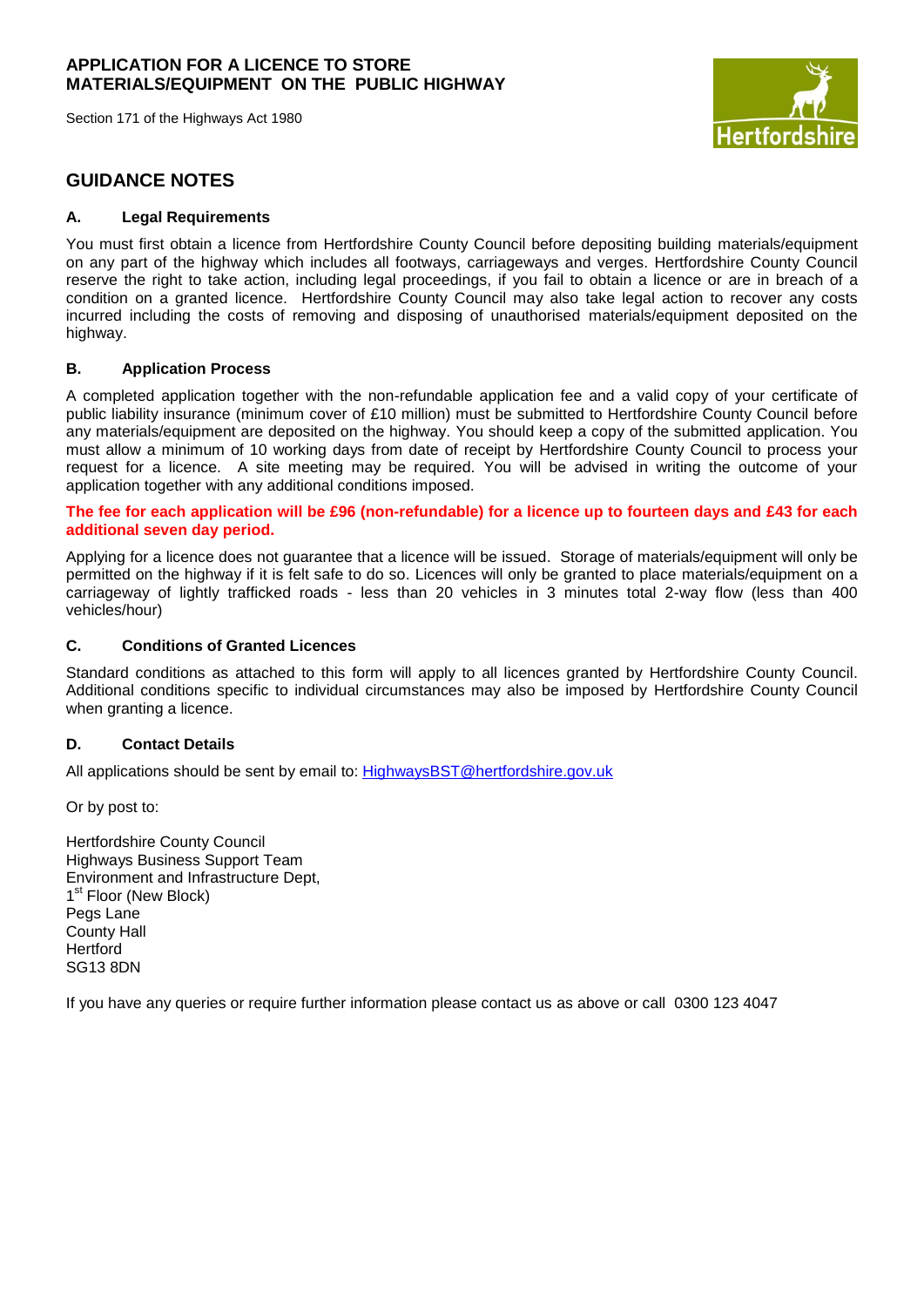Section 171 of the Highways Act 1980



## **E. Data Protection Act 2018**

### **Why we need your information**

The data on this form is being gathered for the purpose of obtaining a licence to store materials/ equipment on the public highway. Hertfordshire County Council will use this information to process the licence.

Hertfordshire County Council is obliged to collect and process this data under Section 171 of the Highways Act 1980.

### **What we will do with your information**

The information you give us will be held by the Licence and Enforcement Team, Environment and Infrastructure and will only be used to process the licence.

We will only share information with third parties if we are legally obliged to do so, for example if it necessary to safeguard or protect a child.

We may also share information with the police or other agencies if it is necessary for the following purposes:

- a) the prevention or detection of crime
- b) the apprehension or prosecution of offenders
- c) the assessment or collection of any tax or duty or any imposition of a similar nature

### **How long we will keep your information**

The information that you supply to us will be kept on file for **7** years.

[To view the County Council's privacy policy here](https://www.hertfordshire.gov.uk/About-the-council/Legal/Legal.aspx)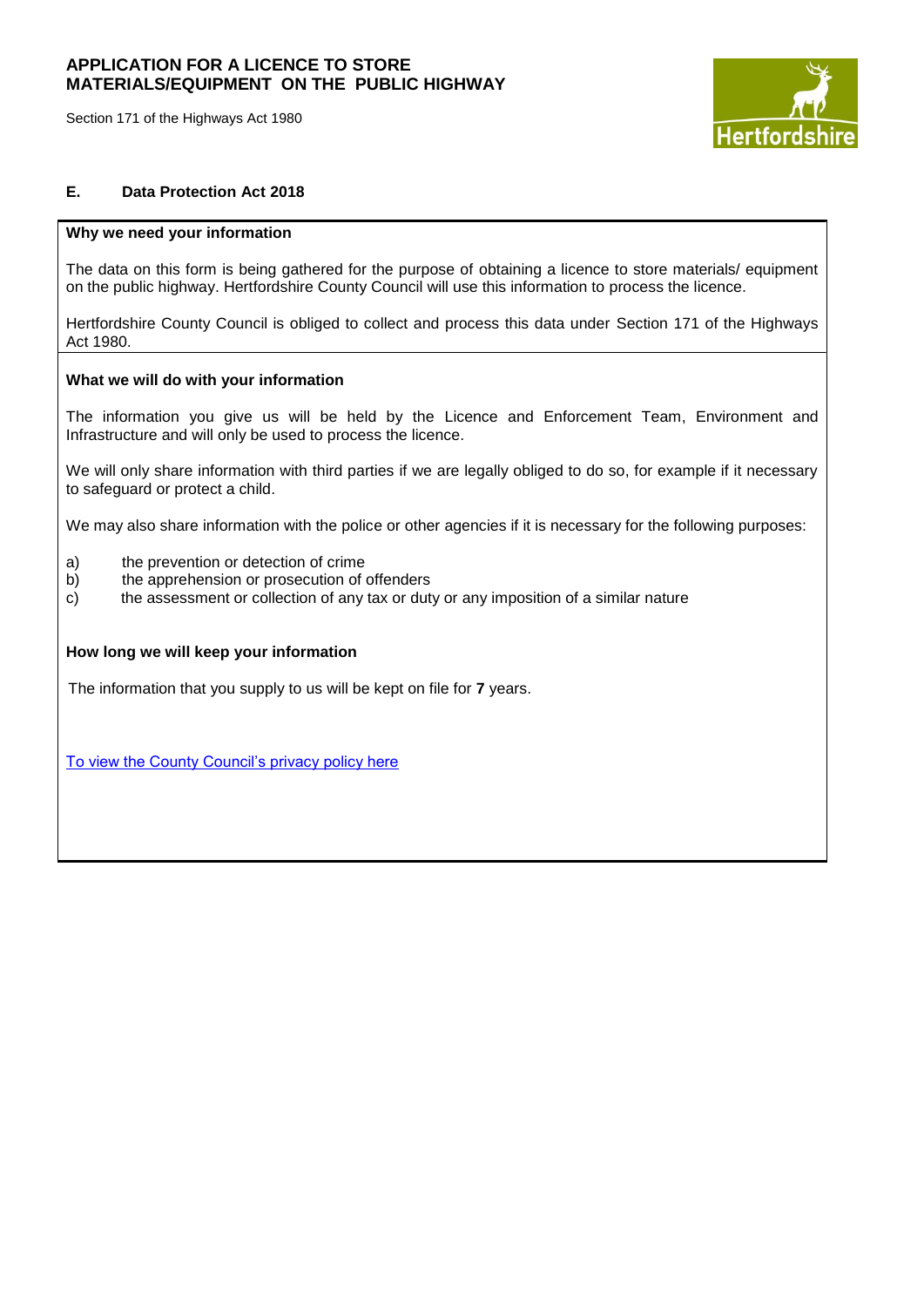Section 171 of the Highways Act 1980

# **Hertfords**

# **STANDARD CONDITIONS**

### *The following conditions must be observed in respect of all materials/equipment stored on the public highway:*

## **Signing and Guarding of Building Materials/Equipment**

- 1. Each storage location must be clearly marked with the licence number, owner's name, address and a 24hour telephone number and these must be kept clean and legible at all times. The storage location shall not be used for advertising purposes
- 2. The materials/equipment must be lit and the lights maintained between half an hour before sunset and half an hour after sunrise. Lights shall comply with Safety at Street Works and Road Works - A Code of Practice, the Traffic Signs Regulations and General Directions, and with Chapter 8 of the Traffic Signs Manual
- 3. Materials/equipment shall be signed and guarded in accordance with Safety at Street Works and Road Works - A Code of Practice, the Traffic Signs Regulations and General Directions, and with Chapter 8 of the Traffic Signs Manual
- 4. Unless advised otherwise, both ends of the storage location shall be protected by at least four cones. These are to be placed in a tapering formation towards the material, with the cone furthermost from the end at a distance not greater than 2.5m.

## **Highway Safety**

- 5. The material shall not obstruct visibility of junctions, road signs, pedestrian crossings, traffic signals, other street furniture or interfere with the traffic flow
- 6. A 1.2m clear walkway must be maintained at all times on the footway, unless an alternative pedestrian route has been agreed
- 7. Materials/equipment shall be positioned so as not to obstruct the access to any premises, unless done with the consent of the owner
- 8. Materials/equipment are not to be positioned over gullies, fire hydrants, inspection valves or other covers, and shall be placed approximately 150mm away from the kerb edge (where stored on the carriageway) so that the surface water drainage is not impeded and materials are not washed into the drainage. When stored on the footway or verge they must be a minimum of 0.5 m form the kerb edge and stored so as material is not washed into drainage systems.
- 9. Materials/equipment shall not contain any flammable, explosive, corrosive, noxious materials/equipment or any material which is likely to putrefy, damage, pollute the highway or become a nuisance to users of the highway- this includes cement.

## **Highway Condition**

- 10. Where permission is given for materials/equipment to be positioned on a verge or footway, wooden boards are to be placed underneath the materials/equipment to prevent damage to the verge or footway
- 11. Materials/equipment must not be pushed or dragged along the highway. Cost for repairs to the highway will be borne by the applicant
- 12. Applicants should inspect the highway before depositing materials/equipment and report any damage to Hertfordshire County Council. Failure to do so will imply that the highway is in good order and the applicant will be charged for repairs to any damage subsequently reported
- 13. The highway where the materials/equipment are being stored shall be kept/maintained in a clean and tidy condition during the period of the licence and any spillage or debris shall be swept and removed from the highway